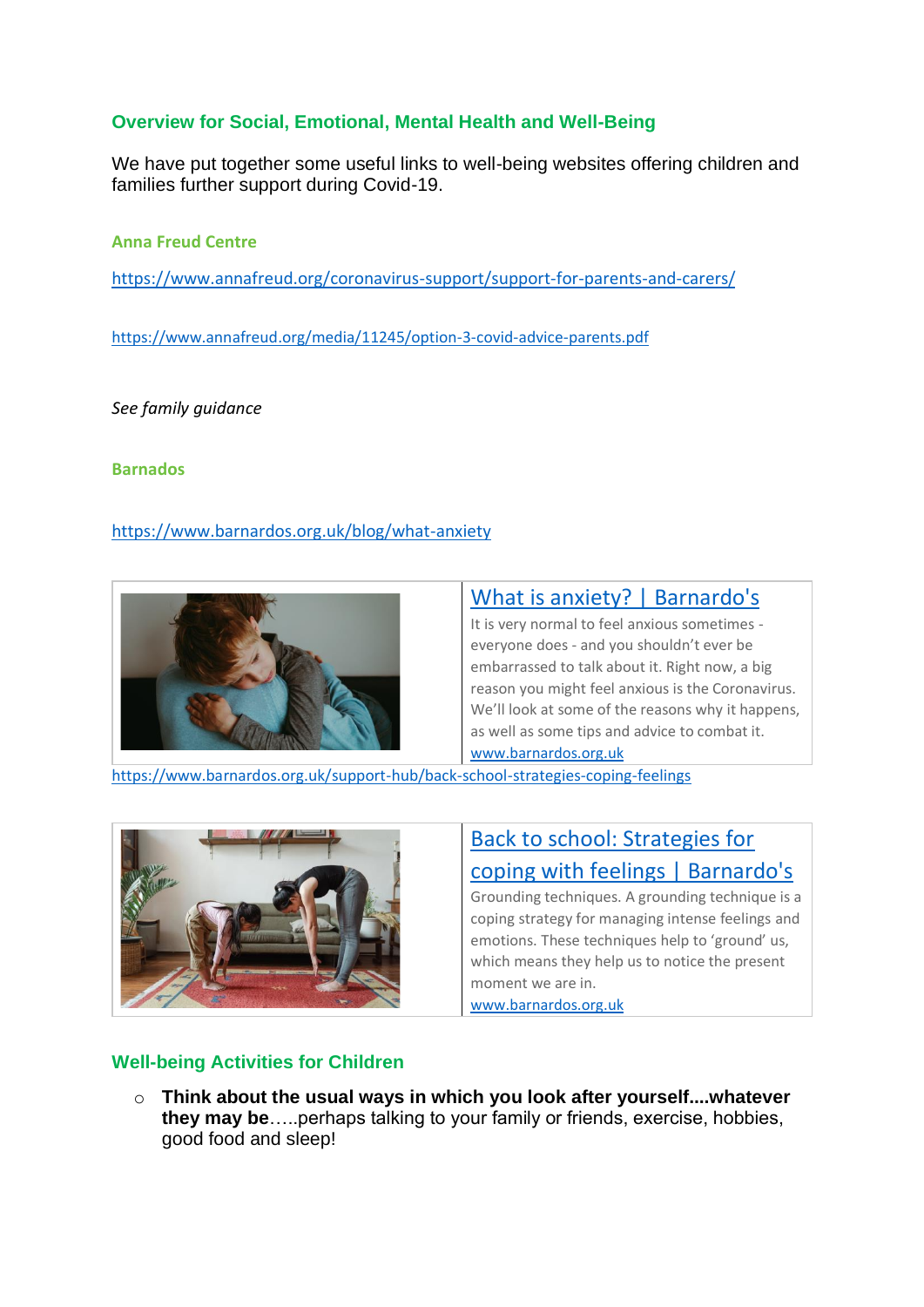- o **Early Help 4 Mental Health's '10 a Day' choices towards balancing our mental health'** [www.babcockldp.co.uk/cms/articles/send-file/8df803e7-ac41-4b80-9f38-](http://www.babcockldp.co.uk/cms/articles/send-file/8df803e7-ac41-4b80-9f38-69d919fe1887/1) [69d919fe1887/1](http://www.babcockldp.co.uk/cms/articles/send-file/8df803e7-ac41-4b80-9f38-69d919fe1887/1) (10 a day
- o **Your Grey Matters - 13 activity downloads to help relieve stress and encourage children to think about their mental health**

[https://kidzania.co.uk/important-information-covid19/your-grey-matters-activity](https://kidzania.co.uk/important-information-covid19/your-grey-matters-activity-booklets?utm_campaign=1730141_April%2017th%202020&utm_medium=email&utm_source=The%20Day&dm_i=32K1,112ZH,72NI1R,3X54J,1)[booklets?utm\\_campaign=1730141\\_April%2017th%202020&utm\\_medium=email&](https://kidzania.co.uk/important-information-covid19/your-grey-matters-activity-booklets?utm_campaign=1730141_April%2017th%202020&utm_medium=email&utm_source=The%20Day&dm_i=32K1,112ZH,72NI1R,3X54J,1) [utm\\_source=The%20Day&dm\\_i=32K1,112ZH,72NI1R,3X54J,1](https://kidzania.co.uk/important-information-covid19/your-grey-matters-activity-booklets?utm_campaign=1730141_April%2017th%202020&utm_medium=email&utm_source=The%20Day&dm_i=32K1,112ZH,72NI1R,3X54J,1)

The links below have expert advice and practical tips to help you look after your own and your child's mental health and wellbeing.

o **NHS Every Mind Matters-** 5 steps to mental well being

[https://www.nhs.uk/conditions/stress-anxiety-depression/improve-mental](https://www.nhs.uk/conditions/stress-anxiety-depression/improve-mental-wellbeing/)[wellbeing/](https://www.nhs.uk/conditions/stress-anxiety-depression/improve-mental-wellbeing/)

o **NHS Every Mind Matters-** Your Mind Plan, 5 questions to 'check in 'with how you are feeling-to help you take simple, practical steps to look after your mental wellbeing by dealing with stress, boosting your mood and feeling on top of things.

<https://www.nhs.uk/oneyou/every-mind-matters/>

- o **Mental Health Foundation-** lots of useful advice specifically about looking after your mental health during the coronavirus (COVID-19) outbreak <https://www.mentalhealth.org.uk/coronavirus>
- o **Devon County Council- signposting for mental health support** <https://content.govdelivery.com/accounts/UKDEVONCC/bulletins/28c6140>

### **Child friendly information about Coronavirus**

The links below have some child friendly information about Covid-19. We would suggest that parents read the resource first to see if it is suitable to use with your child / children.

o **NHS and NHS Health Education England- specially produced Coronavirus resources for children, young people and their families.** <https://library.nhs.uk/coronavirus-resources/children-and-young-people/>

o **NHS accessible format resources**  <https://library.nhs.uk/coronavirus-resources/accessible-formats-2/>